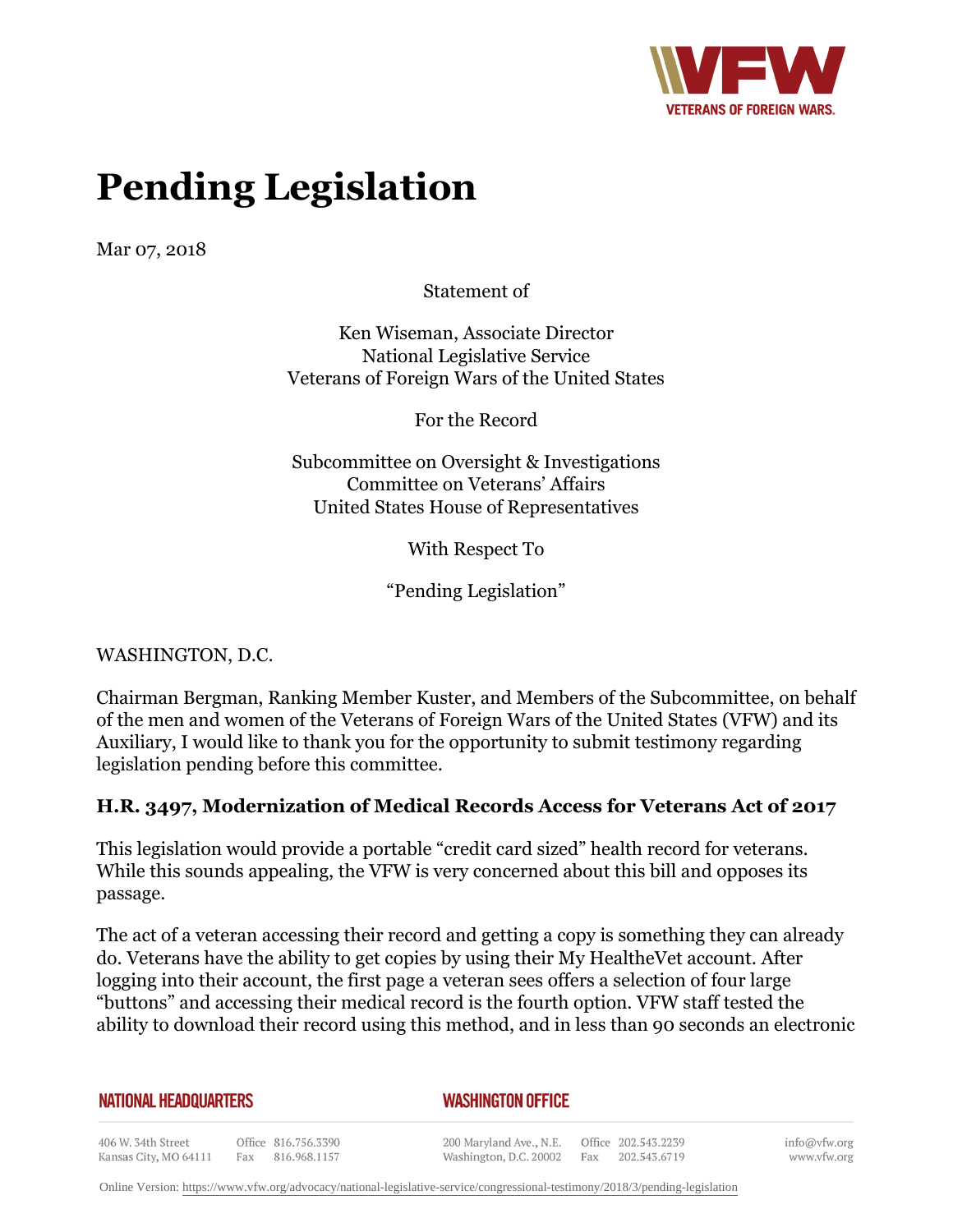version had been downloaded. For those who do not use My HealtheVet, a hard copy can be obtained by the veteran from their local Department of Veterans Affairs (VA) Medical Center. As such, the VFW does not see how this improves the access a veteran has to VA.

To ensure that the veteran's medical record follows them after military service, VA has recently begun the process of adopting a commercial off-the-shelf system for the future electronic health record. The Electronic Health Record Modernization Program (EHRMP) will allow veterans to have more access to their medical records. This legislation allows the discharging service member to electronically "carry" their record to VA and for various portions of VA to interact with itself and with community care providers while caring for the veteran. The VFW believes H.R. 3497 could create a competing medical record that would prevent VA and the veteran from having all needed information on one platform, thus slowing the delivery of care. Because of a lack of vital information, this could lead to decisions being made that could harm the health of the veteran.

In looking at our first two concerns together, the VFW worries about interoperability between the device that would be created and other VA systems, and security of the information stored on it. There is no requirement for the device to ever be connected to, or even interoperable with, the electronic health record that will result from EHRMP. A lost device could also lead to compromised information and this is a real threat in the modern day.

Finally, the VFW opposes this bill because it specifically bans new appropriations for implementation. Unfunded mandates harm other programs by forcing VA to take money from other parts of its IT budget. The VFW is already concerned about VA's IT budget funding levels. This legislation would cause VA to divert precious and limited resources from other programs, thus hindering modernization of IT capabilities and implementation of EHRMP.

## **H.R. 4245, Veterans' Electronic Health Record Modernization Oversight Act of 2017**

The VFW is strongly supportive of VA's goal to have a medical record that is interoperable with DOD, so that as a service member becomes a veteran, their health history follows them. The work to accomplish such a major project is not something to be taken lightly, and the VFW supports efforts to ensure oversight of the project. The VFW supports H.R. 4245, which would help accomplish this goal.

The VFW is concerned by testimony regarding EHRMP as it relates to ensuring the project stays on budget on and on time. We know that Secretary of Veterans Affairs Shulkin has taken steps to ensure this project results in a program that is truly interoperable, and we support this as well. Only regular oversight, reports on actions, and explanations of why deviations from set plans were allowed, will ensure the project succeeds. Further, tracking of